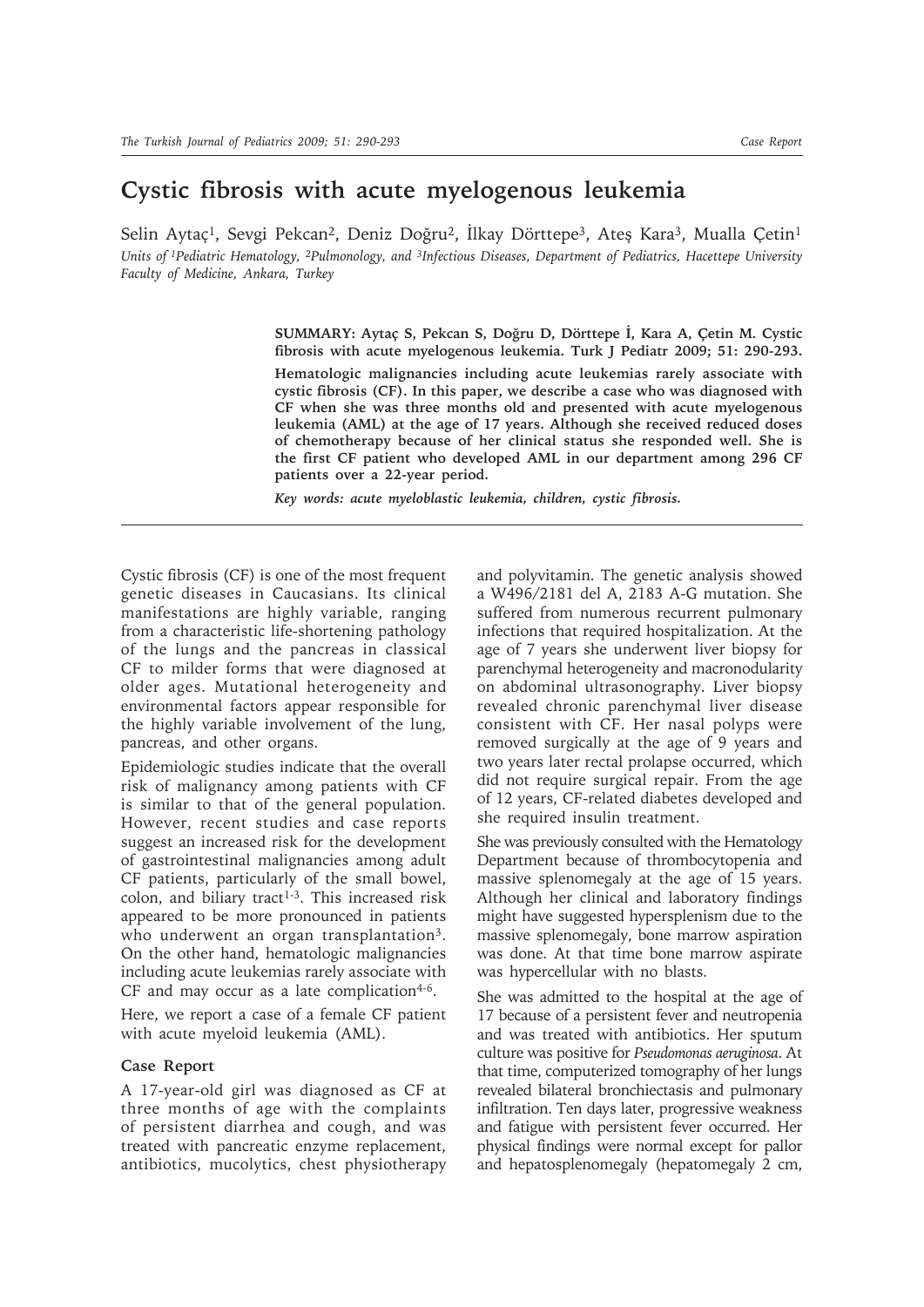splenomegaly 20 cm from the costal margins). Laboratory results included a hemoglobin level of 7.6 g/dl, white blood cell count of 0.9X109/L with 5% blasts and platelet count of 6X109/L. Evaluation of the peripheral blood smear showed prominent macrocytosis with anisocytosis and abnormal nucleated, giant myeloblasts, with distorted nuclear and cytoplasmic maturation. Bone marrow examination revealed a cellular marrow with 59% immature myeloid blasts, some containing Auer rods. Flow cytometric analysis of surface markers of BM blasts expressed CD45 (91%), CD33 (57%), CD34 (77%), CD19 (69%), HLA-DR (88%), and CD15 (46%). She was diagnosed as having AML-M2 (Fig. 1).





**Fig 1.** (a) Bone marrow smear at diagnosis; (b) Blast cells from a CF patient with AML-M2.

The bone marrow karyotype was normal. Institutional AML protocol was started7. Because of her altered clinic status and pulmonary hypertension, chemotherapy doses were reduced. Bone marrow aspiration was obtained at the end of two week of induction therapy and complete response was diagnosed with 1% blast,

20% normoblast, 26% metamyelocyte, 17% myelocyte, 22% promyelocyte, 6% neutrophil, and 8% lymphocytes. HLA identical donor was not found for bone marrow transplantation. She remained well during treatment with no acute pulmonary exacerbations for two months. However, six months after the diagnosis while under maintenance treatment, she suffered extensive pulmonary fungal infection and died due to septicemia and multiorgan failure.

## **Discussion**

Cancer in patients with CF has been a rare event according to the literature. Improved outcome with supportive treatment can allow survival of CF patients beyond the second decade. Despite the prolonged survival, overall risk of malignancy does not increase among patients with CF. Three epidemiologic studies evaluated the risk of malignancy in patients with CF. Sheldon et al.<sup>1</sup> observed a possible association of CF with specific gastrointestinal cancers, and they concluded that there was an overall increase in cancer risk. Neglia et al.2 reported that the overall risk of cancer is similar to that of the general population. They demonstrated an increased risk of gastrointestinal malignancies (esophagus, stomach, small and large bowel, liver and biliary tracts, pancreas tumors). In recent data, Maisonneuve et al.<sup>3</sup> compared transplanted and nontransplanted CF patients with the expected population-based cancer incidence data, and observed an increased risk of digestive tract cancers among adult CF patients that was more pronounced in organ-transplanted patients. No overall development of cancer in the CF population after removal of gastric malignancies was reported in the study.

The association of CF and acute leukemia is extremely rare. Maisonneuve et al.<sup>3</sup> reported 11 leukemia patients with CF while 7.2 was expected (standardized incidence ratio  $[SIR] = 1.5$ , 95% confidence interval  $[CI] = 0.8$ to 2.7). To our knowledge, five cases with acute lymphoblastic leukemia (ALL) and three cases with AML have been reported in the literature<sup>4-6,8,9</sup>. In this paper, we describe a case who was diagnosed with CF when she was three months old and presented with AML at the age of 17 years. In our department, 296 patients were diagnosed with CF over a period of 22 years. This is the first AML case in our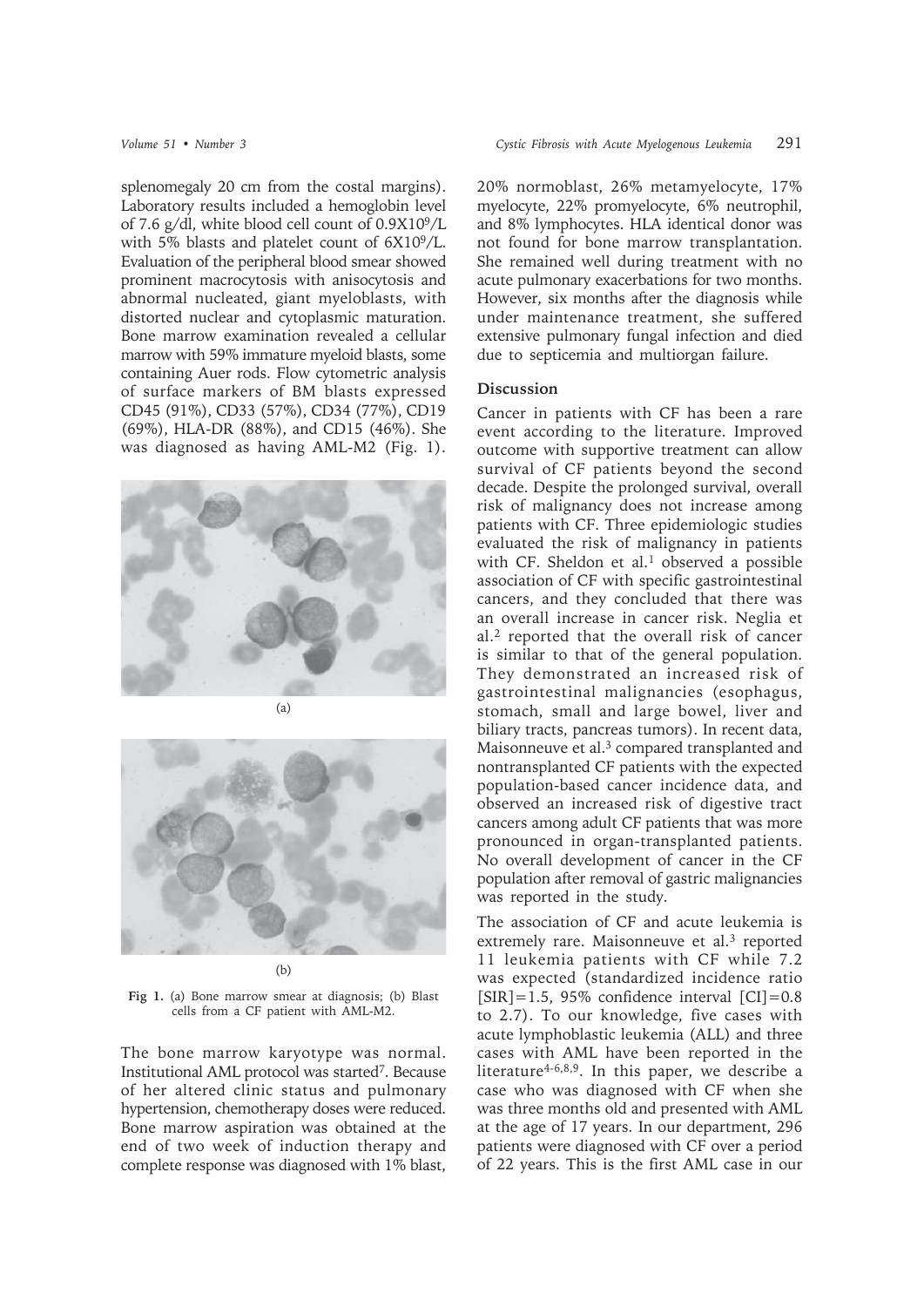clinic with CF. Although she received reduced doses of chemotherapy, she responded well and no side effects were seen during the therapy period. However, she died while in remission because of infection complication.

The development of most cancers is related to both environmental and genetic factors. However, host factors are also important in the development of hematologic malignancies in childhood. In most cases, the precise cause of malignancies is unknown. The specific reason or reasons for the association between CF and hematologic malignancies remains a mystery but herein we discuss some interesting details that have been pointed out previously.

The risk of pancreatic cancer in CF patients was associated with chronic pancreatitis. Chronic inflammation appears to increase genomic damage and cellular proliferation by various cytokines, reactive oxygen species, and mediators of the inflammatory pathway (e.g., nuclear factor [NF]-κB and cyclooxygenase-2), which increase cell cycling, cause loss of tumor suppressor function and stimulate oncogene expression, and these favor malignant transformation of pancreatic cells that may lead to pancreatic malignancy<sup>10,11</sup>. Recurrent and persistent infections in CF may also facilitate the risk of hematologic malignancies. However, we know that inflammation alone usually does not lead to cancer.

The carrier frequency of CF is relatively high (5%). Previous reports suggested that carriers of the ΔF508 mutation may have an increased risk of developing AML. They speculate that this could happen through the direct effect of the CF gene itself, or through its influence on another gene, such as the met oncogene, or gene(s) involved in granulocyte function on the long arm of chromosome 712. However, a recent study showed that there was no increase in the risk of having AML in the relatives who carried the ΔF508 mutation. On the other hand, 786 leukemic patients that were analyzed for the carrier frequency were not significantly different from the control group<sup>13</sup>.

The CF gene lies in chromosome region 7q31. Monosomy or deletion of chromosome 7 is a frequent finding in both AML and myelodysplastic syndromes (MDS). It has been suggested that there is a critical region that may connect the two diseases<sup>14</sup>. This channel

protein may function in most human cells to help maintain cellular homeostasis. Intracellular chloride channels have been recognized for their contributions as they can modify cell cycle, apoptosis, cell adhesion and cell motility15. Cell cycle control has become particularly relevant to the field of cancer genetics, because several of the important proteins are themselves protooncogenes or tumor suppressors. As the homeostasis of cells is disrupted, uncontrolled proliferation may occur. This needs further investigation in CF patients with AML.

We think that all the explanations for the hematologic malignancies observed in patients with CF are similar to those in a previously healthy child and remain limited.

Successful treatment of pancreatic insufficiency, diabetes, pulmonary disease, and nutrition now allow individuals with CF to live well into their 30s and 40s. This also means that some of these patients now have long-standing CF; thus, we believe that the risk of cancer and AML must be considered in those patients. We report our first CF patient with hematologic malignancy in view of its contribution to the accumulating literature on this topic.

## **REFERENCES**

- 1. Sheldon CD, Hodson ME, Carpenter LM, et al. A cohort study of cystic fibrosis and malignancy. Br J Cancer 1993; 68: 1025-1028.
- 2. Neglia JP, FitzSimmons SC, Maisonneuve P, et al. The risk of cancer among patients with cystic fibrosis. N Engl J Med 1995; 332: 494-499.
- 3. Maisonneuve P, FitzSimmons SC, Neglia JP, Campbell PW 3rd, Lowenfels AB. Cancer risk in nontransplanted and transplanted cystic fibrosis patients: a 10-year study. J Natl Cancer Inst 2003; 95: 381-387.
- 4. Biggs BG, Vaughan W, Colombo JL, Sanger W, Purtilo DT. Cystic fibrosis complicated by acute leukemia. Cancer 1986; 57: 2441-2443.
- 5. Rizzari C, Conter V, Jankovic M, et al. Acute lymphoblastic leukaemia in a child with cystic fibrosis. Haematologica 1992; 77: 427-429.
- 6. Miller RW. Childhood cancer and congenital defects: a study of US death certificates during the period 1960-1966. Pediatr Res 1969; 3: 389-397.
- 7. Hicsonmez G, Cetin M, Tuncer AM, et al. Children with acute myeloblastic leukemia presenting with extramedullary infiltration: the effects of high-dose steroid treatment. Leuk Res 2004; 28: 25-34.
- 8. Rizzari C, Conter V. Childhood ALL and cystic fibrosis-treatment and outcome. Med Pediatr Oncol 1995; 25: 223.
- 9. Gururangan S, Horner M, Rodman JH, Marina NM. Successful treatment of acute lymphoblastic leukemia in a child with cystic fibrosis. Med Pediatr Oncol 1994; 22: 414-416.